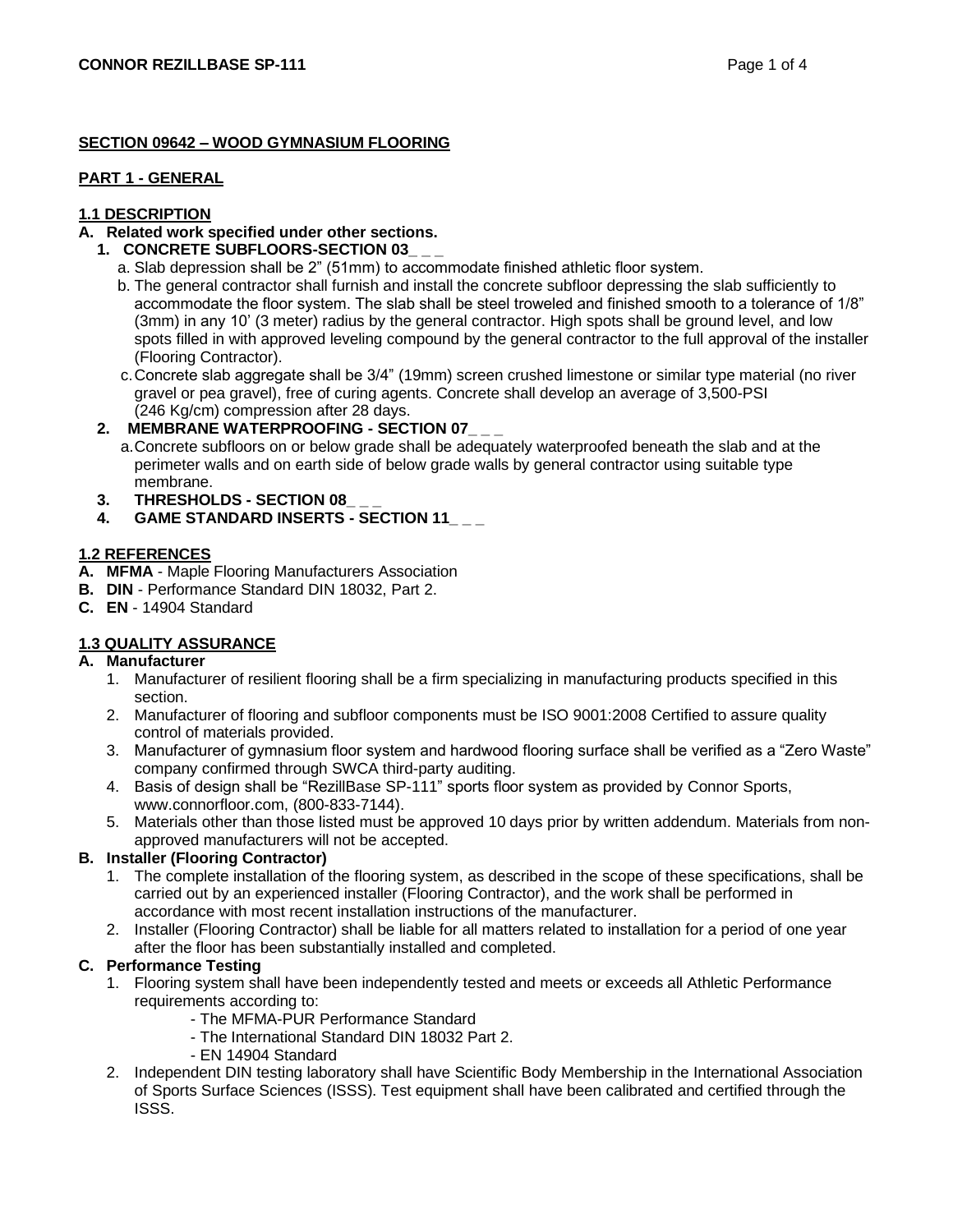#### **1.4 SUBMITTALS**

- **A. Specification**  Submit Connor RezillBase SP-111 specification sheets.
- **B. Sample**  Submit one sample of specified system, if requested by architect.
- **C. Maintenance Literature**  Upon completion of floor installation, send to owner, attendants or individuals in charge and responsible for the upkeep of the building a CARE CARD. This card spells out care and maintenance instructions including temperature and humidity ranges for areas where flooring is installed.

## **1.5 WORKING CONDITIONS**

- **A.** The wood flooring specified herein shall not be installed until all masonry, painting, plaster, tile, marble and terrazzo work is completed, and overhead mechanical trades and painters have finished in the wood floor areas. The building shall be enclosed and weathertite.
- **B.** The concrete subfloor shall be determined dry by industry standard testing procedures, free of foreign materials and turned over to the installer (Flooring Contractor) broom clean. Moderate room temperature of 65 degrees (18 degrees Celsius) or more shall be maintained a week preceding and throughout the duration of the work. Humidity conditions within the building shall approximate the humidity conditions that will prevail when the building is occupied.
- **C.** Permanent heat, light and ventilation shall be installed and operating during and after installation, maintaining a range of temperature and humidity compatible with the expected low and high moisture content of the flooring. The wood moisture content range is determined by the flooring contactor based on the facility's mechanical controls and/or geographical location.
- **D.** Flooring must be stored in a dry, well-ventilated area, not in contact with masonry, to acclimate to building conditions and shall be installed at moisture content compatible with the normally expected environmental range of temperature and relative humidity achieved while the facility is occupied.
- **E.** General Contractor shall lock floor area after floor is finished to allow proper curing time. If general contractor or owner requires use of gym after proper curing time, he shall protect the floor by covering with non-marring Kraft paper or red rosin paper with taped joints until acceptance by owner of complete gymnasium floor.
- **F.** Working conditions as described above shall be followed. Variations and substitutions shall be submitted for approval to the architect who shall advise Connor of the same.

## **1.6 HUMIDITY CONTROL**

**A.** Since all wood flooring will expand and contract as relative humidity varies, it is important to minimize extremes between low and high. Hardwood flooring is manufactured at moisture content most compatible with a 35%- 50% relative humidity range. Geographical regions and available mechanicals determine the typical range of temperature and humidity for each facility. Maintaining a 15% fluctuation between highest and lowest average indoor relative humidity provides limited shrinkage and growth. Facility managers should make use of available HVAC systems to prevent excessive tightening and shrinkage of flooring.

# **1.7 WARRANTY**

- **A.** Connor warrants that the materials it has supplied will be free from manufacturing defects for a period of one year. The foregoing warranty is in lieu of and excludes all other warranties not expressly set forth herein, whether express or implied in operation of law or otherwise, including, but not limited to, any implied warranties of merchantability or fitness. This warranty is expressly limited to the flooring materials (goods) supplied by Connor. This warranty does not cover floor damage caused (wholly or in part) by fire, winds, floods, moisture, other unfavorable atmospheric conditions or chemical action, nor does it apply to damage caused by ordinary wear, misuse, abuse, negligent or intentional misconduct, aging, faulty building construction, concrete slab separation, faulty or unsuitable subsurface or site preparation, settlement of the building walls or faulty or unprofessional installation of Connor flooring systems.
- **B.** Connor shall not be liable for incidental or consequential losses, damages or expenses directly or indirectly arising from the sale, handling or use of the materials (goods) or from any other cause relating thereto, and their liability hereunder in any case is expressly limited to the replacement of materials (goods) not complying with this agreement, or at their elections, to the repayment of, or crediting buyer with, an amount equal to the purchase price of such materials (goods), whether such claims are for breach of warranty or negligence. Any claim shall be deemed waived by buyer unless submitted to Connor in writing within 30 days from the date buyer discovered, or should have discovered, any claimed breach.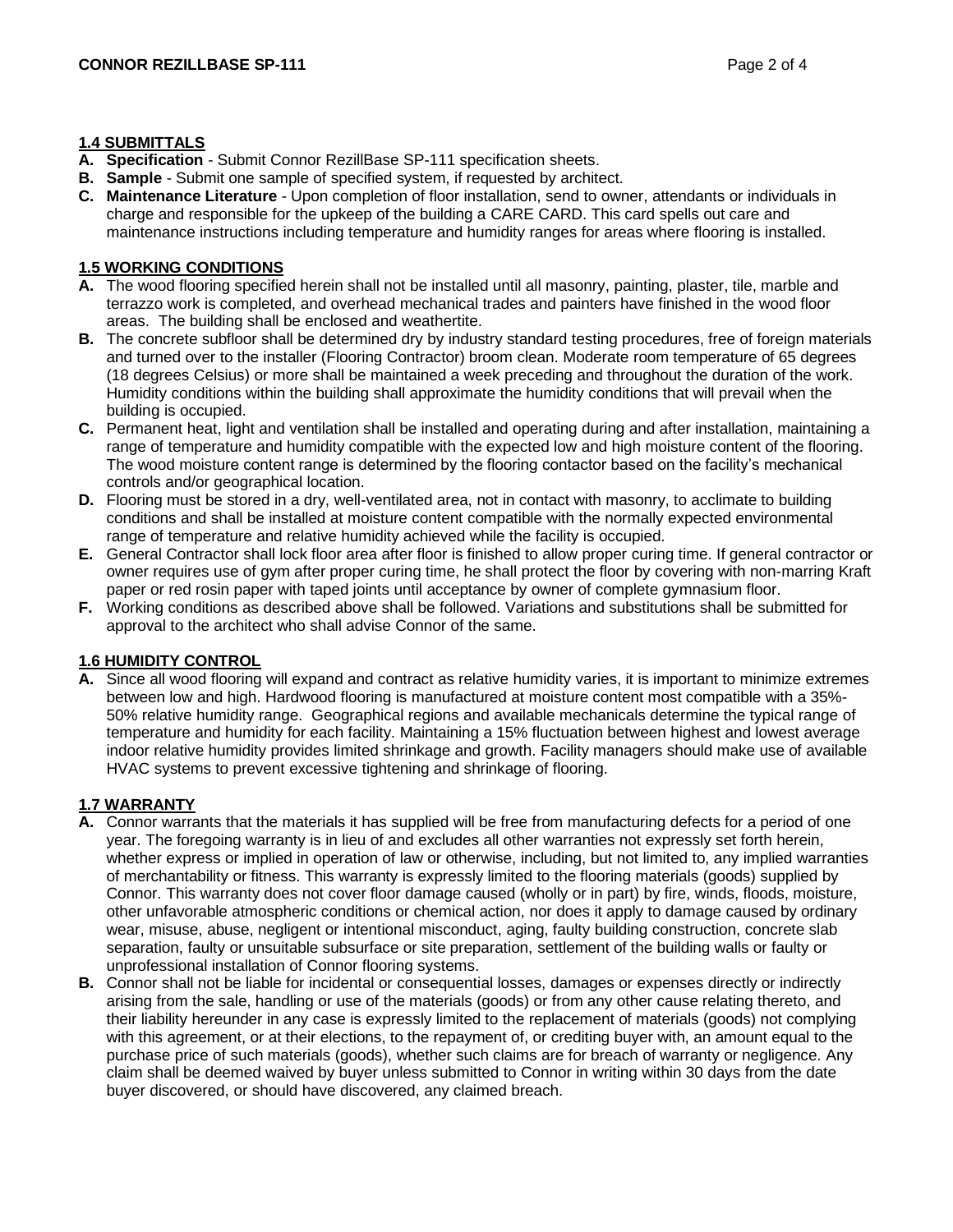# **PART 2 - PRODUCTS**

#### **2.1 MATERIALS**

**A. Vapor Barrier** - 6-mil (0.2mm) polyethylene.

#### **B. Subfloor Construction**

- 1. Factory assembled UL-APA plywood panels.
- 2. Connor Rezill R4 resilient pads.
- 3. Collared, steel drive pin concrete anchors.
- **C. Flooring** (Connor Laytite Maple)
	- 1. 25/32" X 2-1/4" (20mm x 57mm), Second & Better Grade, Northern Hard Maple Flooring, TGEM, MFMA Grade marked and stamped as manufactured by Connor Sports, Amasa, MI.
	- 2. Optional sizes and grades (specify above or delete)
		- a. Sizes 25/32" X 1-1/2" (20mm x 38mm)
			- b. Grades First Grade, Third Grade
	- 3. Option (specify or delete) Manufactured flooring profile shall include 1/64" (0.4mm) side edge crush bead.
	- 4. SMARTWOOD<sup>cm</sup> (specify or delete) Hard maple flooring shall be certified as harvested from managed forest in compliance with the SmartWood<sup>cm</sup> program of the Rainforest Alliance.

#### **D. Fasteners**

- 1. Subfloor Fasteners 1" (25mm) coated staples.
- 2. Flooring Fasteners 2" (51mm) barbed cleats or coated staples.
- 3. Concrete 2-1/2" (64mm), collared, steel drive pins.
- **E. Finish Materials**  Connor oil modified polyurethane seal and finish or equal.
- **F. Game Lines**  Game line paint shall be compatible with finish.
- **G. Wall Base**  3" X 4" (76mm x 102mm), heavy duty, molded, vented cove base with pre-molded outside corners.
- **H**. **Protective Floor Cover** (specify or delete) Provide Connor "Court Cover" 36" x 72" (914mm x 1829mm) protective floor cover tiles, Invista™ Type 6,6 nylon, available color options (Blue, Gray, Brown).

## **PART 3 - EXECUTION**

#### **3.1 EXECUTION**

- **A.** Inspect concrete slab for proper tolerance and dryness. Report any discrepancies to general contractor and architect in writing.
- **B.** Concrete slab shall be broom cleaned by general contractor.
- **C.** Installer (Flooring Contractor) shall document all working conditions provided in General specifications prior to commencement of installation.

## **3.2 INSTALLATION**

# **A. Subfloor**

- 1. Cover concrete with poly, sealing and lapping joints a minimum of 6" (152mm).
- 2. Install RezillBase subfloor panels at right angle to finish flooring, starting along an end wall, working left to right. Provide 1-1/2" (38mm) expansion voids at perimeter and at all vertical obstructions. Allow 1/4" (6mm) space between ends of abutted panels. Stagger subfloor panels when beginning each row to create a brick pattern throughout the subfloor. Apply and slightly angle subfloor staples 12" (305mm) on center to secure adjacent panels on all ends and sides while maintaining 4" (102mm) spacing between sides of upper subfloor panels. Install solid blocking at doorways, under bleachers in the stacked position, and below portable goals.
- 3. Secure subfloor panels to concrete with collared steel anchors inserted into anchor pockets provided.

## **B. Maple Flooring**

- 1. Install maple flooring by power nailing or stapling through double subfloor layers approximately 12" (305mm) on center with end joints properly driven up
- 2. If required, size joints between flooring strips to allow for intermediate expansion in accordance with local humidity conditions.
- 3. Provide 1-1/2" (38mm) expansion voids at perimeter and at all vertical obstructions.